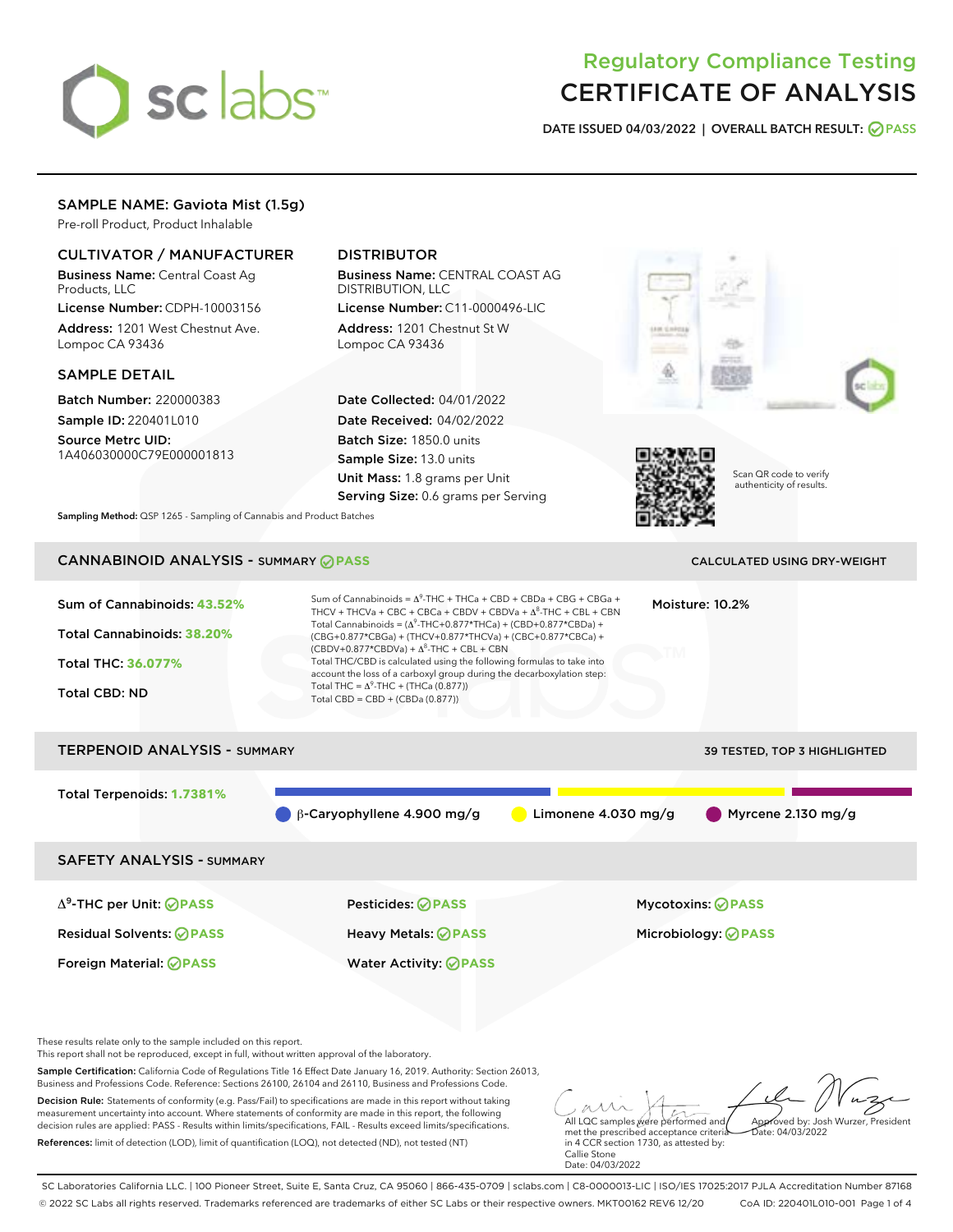



GAVIOTA MIST (1.5G) | DATE ISSUED 04/03/2022 | OVERALL BATCH RESULT: @ PASS

### CANNABINOID TEST RESULTS - 04/02/2022 2 PASS

Tested by high-performance liquid chromatography with diode-array detection (HPLC-DAD). Calculated using Dry-Weight. **Method:** QSP 1157 - Analysis of Cannabinoids by HPLC-DAD

#### TOTAL CANNABINOIDS: **38.20%**

Total Cannabinoids (Total THC) + (Total CBD) + (Total CBG) + (Total THCV) + (Total CBC) +<br>(Total CBDV) + Δ<sup>8</sup>-THC + CBL + CBN

TOTAL THC: **36.077%**

Total THC (Δ<sup>9</sup> -THC+0.877\*THCa)

TOTAL CBD: ND

Total CBD (CBD+0.877\*CBDa)

TOTAL CBG: 1.41% Total CBG (CBG+0.877\*CBGa)

TOTAL THCV: 0.203% Total THCV (THCV+0.877\*THCVa)

TOTAL CBC: 0.506% Total CBC (CBC+0.877\*CBCa)

TOTAL CBDV: ND Total CBDV (CBDV+0.877\*CBDVa)

| <b>COMPOUND</b>  | LOD/LOQ<br>(mg/g)          | <b>MEASUREMENT</b><br><b>UNCERTAINTY</b><br>(mg/g) | <b>RESULT</b><br>(mg/g) | <b>RESULT</b><br>(%) |
|------------------|----------------------------|----------------------------------------------------|-------------------------|----------------------|
| <b>THCa</b>      | 0.05 / 0.14                | ±7.388                                             | 411.37                  | 41.137               |
| <b>CBGa</b>      | 0.1 / 0.2                  | ±0.49                                              | 13.5                    | 1.35                 |
| <b>CBCa</b>      | 0.07 / 0.28                | ±0.197                                             | 5.77                    | 0.577                |
| <b>THCVa</b>     | 0.07 / 0.20                | ±0.077                                             | 2.31                    | 0.231                |
| <b>CBG</b>       | 0.06/0.19                  | ±0.061                                             | 2.22                    | 0.222                |
| $\Lambda^9$ -THC | 0.06 / 0.26                | N/A                                                | <b>ND</b>               | <b>ND</b>            |
| $\Delta^8$ -THC  | 0.1/0.4                    | N/A                                                | <b>ND</b>               | <b>ND</b>            |
| <b>THCV</b>      | 0.1 / 0.2                  | N/A                                                | <b>ND</b>               | <b>ND</b>            |
| <b>CBD</b>       | 0.07/0.29                  | N/A                                                | <b>ND</b>               | <b>ND</b>            |
| <b>CBDa</b>      | 0.02/0.19                  | N/A                                                | <b>ND</b>               | <b>ND</b>            |
| <b>CBDV</b>      | 0.04 / 0.15                | N/A                                                | <b>ND</b>               | <b>ND</b>            |
| <b>CBDVa</b>     | 0.03/0.53                  | N/A                                                | <b>ND</b>               | <b>ND</b>            |
| <b>CBL</b>       | 0.06 / 0.24                | N/A                                                | <b>ND</b>               | <b>ND</b>            |
| <b>CBN</b>       | 0.1 / 0.3                  | N/A                                                | <b>ND</b>               | <b>ND</b>            |
| <b>CBC</b>       | 0.2 / 0.5                  | N/A                                                | ND.                     | <b>ND</b>            |
|                  | <b>SUM OF CANNABINOIDS</b> |                                                    | $435.2 \text{ ma/q}$    | 43.52%               |

**UNIT MASS: 1.8 grams per Unit / SERVING SIZE: 0.6 grams per Serving**

| $\Delta^9$ -THC per Unit                 | 1100 per-package limit | <b>ND</b>         | <b>PASS</b> |
|------------------------------------------|------------------------|-------------------|-------------|
| $\Delta^9$ -THC per Serving              |                        | <b>ND</b>         |             |
| <b>Total THC per Unit</b>                |                        | 649.39 mg/unit    |             |
| <b>Total THC per Serving</b>             |                        | 216.46 mg/serving |             |
| <b>CBD</b> per Unit                      |                        | <b>ND</b>         |             |
| <b>CBD per Serving</b>                   |                        | <b>ND</b>         |             |
| <b>Total CBD per Unit</b>                |                        | <b>ND</b>         |             |
| <b>Total CBD per Serving</b>             |                        | <b>ND</b>         |             |
| Sum of Cannabinoids<br>per Unit          |                        | 783.4 mg/unit     |             |
| Sum of Cannabinoids<br>per Serving       |                        | 261.1 mg/serving  |             |
| <b>Total Cannabinoids</b><br>per Unit    |                        | 687.6 mg/unit     |             |
| <b>Total Cannabinoids</b><br>per Serving |                        | 229.2 mg/serving  |             |
| <b>MOISTURE TEST RESULT</b>              |                        |                   |             |

10.2% Tested 04/02/2022

Method: QSP 1224 -Loss on Drying (Moisture)

#### TERPENOID TEST RESULTS - 04/03/2022

Terpene analysis utilizing gas chromatography-flame ionization detection (GC-FID). **Method:** QSP 1192 - Analysis of Terpenoids by GC-FID

| <b>COMPOUND</b>         | LOD/LOQ<br>(mg/g) | <b>MEASUREMENT</b><br><b>UNCERTAINTY</b><br>(mg/g) | <b>RESULT</b><br>(mg/g)                         | <b>RESULT</b><br>$(\%)$ |
|-------------------------|-------------------|----------------------------------------------------|-------------------------------------------------|-------------------------|
| β-Caryophyllene         | 0.004 / 0.012     | ±0.1357                                            | 4.900                                           | 0.4900                  |
| Limonene                | 0.005 / 0.016     | ±0.0447                                            | 4.030                                           | 0.4030                  |
| <b>Myrcene</b>          | 0.008 / 0.025     | ±0.0213                                            | 2.130                                           | 0.2130                  |
| Linalool                | 0.009 / 0.032     | ±0.0460                                            | 1.554                                           | 0.1554                  |
| $\alpha$ -Humulene      | 0.009 / 0.029     | ±0.0361                                            | 1.443                                           | 0.1443                  |
| $\alpha$ -Bisabolol     | 0.008 / 0.026     | ±0.0245                                            | 0.590                                           | 0.0590                  |
| $\beta$ -Pinene         | 0.004 / 0.014     | ±0.0043                                            | 0.485                                           | 0.0485                  |
| trans-ß-Farnesene       | 0.008 / 0.025     | ±0.0134                                            | 0.484                                           | 0.0484                  |
| Fenchol                 | 0.010 / 0.034     | ±0.0133                                            | 0.443                                           | 0.0443                  |
| Terpineol               | 0.009 / 0.031     | ±0.0193                                            | 0.404                                           | 0.0404                  |
| Terpinolene             | 0.008 / 0.026     | ±0.0039                                            | 0.243                                           | 0.0243                  |
| $\alpha$ -Pinene        | 0.005 / 0.017     | ±0.0013                                            | 0.193                                           | 0.0193                  |
| Nerolidol               | 0.006 / 0.019     | ±0.0057                                            | 0.117                                           | 0.0117                  |
| <b>Borneol</b>          | 0.005 / 0.016     | ±0.0030                                            | 0.093                                           | 0.0093                  |
| Caryophyllene<br>Oxide  | 0.010 / 0.033     | ±0.0027                                            | 0.075                                           | 0.0075                  |
| Camphene                | 0.005 / 0.015     | ±0.0006                                            | 0.068                                           | 0.0068                  |
| β-Ocimene               | 0.006 / 0.020     | ±0.0008                                            | 0.034                                           | 0.0034                  |
| Fenchone                | 0.009 / 0.028     | ±0.0007                                            | 0.029                                           | 0.0029                  |
| Eucalyptol              | 0.006 / 0.018     | ±0.0004                                            | 0.020                                           | 0.0020                  |
| Sabinene                | 0.004 / 0.014     | ±0.0002                                            | 0.018                                           | 0.0018                  |
| Geraniol                | 0.002 / 0.007     | ±0.0005                                            | 0.015                                           | 0.0015                  |
| Citronellol             | 0.003 / 0.010     | ±0.0005                                            | 0.013                                           | 0.0013                  |
| $\gamma$ -Terpinene     | 0.006 / 0.018     | N/A                                                | <loq< th=""><th><loq< th=""></loq<></th></loq<> | <loq< th=""></loq<>     |
| Sabinene Hydrate        | 0.006 / 0.022     | N/A                                                | <loq< th=""><th><loq< th=""></loq<></th></loq<> | <loq< th=""></loq<>     |
| Nerol                   | 0.003 / 0.011     | N/A                                                | <loq< th=""><th><loq< th=""></loq<></th></loq<> | <loq< th=""></loq<>     |
| $\alpha$ -Phellandrene  | 0.006 / 0.020     | N/A                                                | <b>ND</b>                                       | ND                      |
| $\Delta^3$ -Carene      | 0.005 / 0.018     | N/A                                                | ND                                              | <b>ND</b>               |
| $\alpha$ -Terpinene     | 0.005 / 0.017     | N/A                                                | <b>ND</b>                                       | <b>ND</b>               |
| p-Cymene                | 0.005 / 0.016     | N/A                                                | <b>ND</b>                                       | ND                      |
| Isopulegol              | 0.005 / 0.016     | N/A                                                | <b>ND</b>                                       | <b>ND</b>               |
| Camphor                 | 0.006 / 0.019     | N/A                                                | ND                                              | ND                      |
| Isoborneol              | 0.004 / 0.012     | N/A                                                | ND                                              | ND                      |
| Menthol                 | 0.008 / 0.025     | N/A                                                | ND                                              | ND                      |
| Pulegone                | 0.003 / 0.011     | N/A                                                | ND                                              | ND                      |
| <b>Geranyl Acetate</b>  | 0.004 / 0.014     | N/A                                                | ND                                              | ND                      |
| $\alpha$ -Cedrene       | 0.005 / 0.016     | N/A                                                | ND                                              | ND                      |
| Valencene               | 0.009 / 0.030     | N/A                                                | ND                                              | ND                      |
| Guaiol                  | 0.009 / 0.030     | N/A                                                | ND                                              | ND                      |
| Cedrol                  | 0.008 / 0.027     | N/A                                                | <b>ND</b>                                       | ND                      |
| <b>TOTAL TERPENOIDS</b> |                   |                                                    | 17.381 mg/g                                     | 1.7381%                 |

SC Laboratories California LLC. | 100 Pioneer Street, Suite E, Santa Cruz, CA 95060 | 866-435-0709 | sclabs.com | C8-0000013-LIC | ISO/IES 17025:2017 PJLA Accreditation Number 87168 © 2022 SC Labs all rights reserved. Trademarks referenced are trademarks of either SC Labs or their respective owners. MKT00162 REV6 12/20 CoA ID: 220401L010-001 Page 2 of 4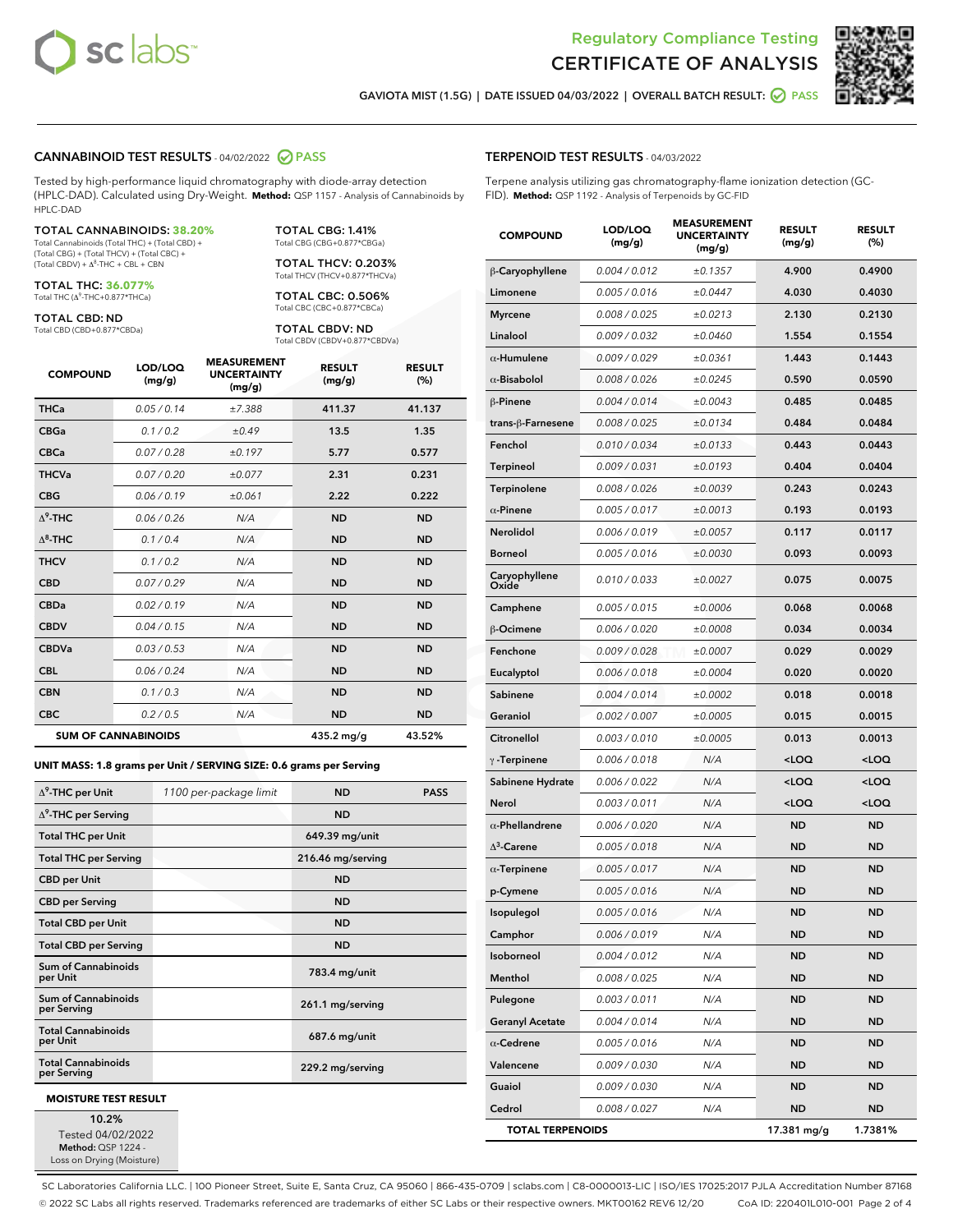



GAVIOTA MIST (1.5G) | DATE ISSUED 04/03/2022 | OVERALL BATCH RESULT: @ PASS

# CATEGORY 1 PESTICIDE TEST RESULTS - 04/03/2022 2 PASS

Pesticide and plant growth regulator analysis utilizing high-performance liquid chromatography-mass spectrometry (HPLC-MS) or gas chromatography-mass spectrometry (GC-MS). \*GC-MS utilized where indicated. **Method:** QSP 1212 - Analysis of Pesticides and Mycotoxins by LC-MS or QSP 1213 - Analysis of Pesticides by GC-MS

| 0.03 / 0.08<br><b>ND</b><br>Aldicarb<br>$\ge$ LOD<br>N/A<br><b>PASS</b><br>Carbofuran<br>0.02 / 0.05<br><b>ND</b><br><b>PASS</b><br>$>$ LOD<br>N/A<br>Chlordane*<br>0.03 / 0.08<br>N/A<br><b>ND</b><br><b>PASS</b><br>$\ge$ LOD<br>Chlorfenapyr*<br>0.03/0.10<br><b>ND</b><br><b>PASS</b><br>$\ge$ LOD<br>N/A<br>0.02/0.06<br>Chlorpyrifos<br>$>$ LOD<br>N/A<br><b>ND</b><br><b>PASS</b><br>0.02 / 0.07<br>N/A<br><b>ND</b><br>Coumaphos<br>$\ge$ LOD<br><b>PASS</b><br>Daminozide<br>0.02 / 0.07<br>N/A<br><b>ND</b><br><b>PASS</b><br>$\ge$ LOD<br><b>Dichlorvos</b><br>0.03/0.09<br>N/A<br><b>ND</b><br>$\ge$ LOD<br><b>PASS</b><br>(DDVP)<br>Dimethoate<br>0.03/0.08<br>N/A<br><b>ND</b><br><b>PASS</b><br>$>$ LOD<br>Ethoprophos<br>0.03/0.10<br>$\ge$ LOD<br>N/A<br><b>ND</b><br><b>PASS</b><br>Etofenprox<br>0.02 / 0.06<br>N/A<br><b>ND</b><br><b>PASS</b><br>$>$ LOD<br>0.03/0.08<br>N/A<br><b>ND</b><br>$>$ LOD<br><b>PASS</b><br>Fenoxycarb<br>0.03/0.08<br>$\ge$ LOD<br>N/A<br><b>ND</b><br><b>PASS</b><br>Fipronil<br>Imazalil<br>0.02/0.06<br>$>$ LOD<br>N/A<br><b>ND</b><br><b>PASS</b><br><b>Methiocarb</b><br>0.02 / 0.07<br><b>ND</b><br><b>PASS</b><br>$\ge$ LOD<br>N/A<br>Parathion-methyl<br>0.03/0.10<br>N/A<br><b>ND</b><br><b>PASS</b><br>$\ge$ LOD<br>0.03/0.09<br>N/A<br><b>ND</b><br><b>PASS</b><br><b>Mevinphos</b><br>$>$ LOD<br>Paclobutrazol<br>0.02 / 0.05<br>N/A<br><b>ND</b><br><b>PASS</b><br>$\geq$ LOD<br>0.03/0.09<br>$>$ LOD<br>N/A<br><b>ND</b><br><b>PASS</b><br>Propoxur<br>0.03 / 0.08<br>$\ge$ LOD<br>N/A<br><b>ND</b><br><b>PASS</b><br>Spiroxamine<br>0.03/0.10<br>N/A<br><b>ND</b><br><b>PASS</b><br>Thiacloprid<br>$\ge$ LOD | <b>COMPOUND</b> | LOD/LOQ<br>$(\mu g/g)$ | <b>ACTION</b><br>LIMIT<br>$(\mu g/g)$ | <b>MEASUREMENT</b><br><b>UNCERTAINTY</b><br>$(\mu g/g)$ | <b>RESULT</b><br>$(\mu g/g)$ | <b>RESULT</b> |
|------------------------------------------------------------------------------------------------------------------------------------------------------------------------------------------------------------------------------------------------------------------------------------------------------------------------------------------------------------------------------------------------------------------------------------------------------------------------------------------------------------------------------------------------------------------------------------------------------------------------------------------------------------------------------------------------------------------------------------------------------------------------------------------------------------------------------------------------------------------------------------------------------------------------------------------------------------------------------------------------------------------------------------------------------------------------------------------------------------------------------------------------------------------------------------------------------------------------------------------------------------------------------------------------------------------------------------------------------------------------------------------------------------------------------------------------------------------------------------------------------------------------------------------------------------------------------------------------------------------------------------------------------------------------------|-----------------|------------------------|---------------------------------------|---------------------------------------------------------|------------------------------|---------------|
|                                                                                                                                                                                                                                                                                                                                                                                                                                                                                                                                                                                                                                                                                                                                                                                                                                                                                                                                                                                                                                                                                                                                                                                                                                                                                                                                                                                                                                                                                                                                                                                                                                                                              |                 |                        |                                       |                                                         |                              |               |
|                                                                                                                                                                                                                                                                                                                                                                                                                                                                                                                                                                                                                                                                                                                                                                                                                                                                                                                                                                                                                                                                                                                                                                                                                                                                                                                                                                                                                                                                                                                                                                                                                                                                              |                 |                        |                                       |                                                         |                              |               |
|                                                                                                                                                                                                                                                                                                                                                                                                                                                                                                                                                                                                                                                                                                                                                                                                                                                                                                                                                                                                                                                                                                                                                                                                                                                                                                                                                                                                                                                                                                                                                                                                                                                                              |                 |                        |                                       |                                                         |                              |               |
|                                                                                                                                                                                                                                                                                                                                                                                                                                                                                                                                                                                                                                                                                                                                                                                                                                                                                                                                                                                                                                                                                                                                                                                                                                                                                                                                                                                                                                                                                                                                                                                                                                                                              |                 |                        |                                       |                                                         |                              |               |
|                                                                                                                                                                                                                                                                                                                                                                                                                                                                                                                                                                                                                                                                                                                                                                                                                                                                                                                                                                                                                                                                                                                                                                                                                                                                                                                                                                                                                                                                                                                                                                                                                                                                              |                 |                        |                                       |                                                         |                              |               |
|                                                                                                                                                                                                                                                                                                                                                                                                                                                                                                                                                                                                                                                                                                                                                                                                                                                                                                                                                                                                                                                                                                                                                                                                                                                                                                                                                                                                                                                                                                                                                                                                                                                                              |                 |                        |                                       |                                                         |                              |               |
|                                                                                                                                                                                                                                                                                                                                                                                                                                                                                                                                                                                                                                                                                                                                                                                                                                                                                                                                                                                                                                                                                                                                                                                                                                                                                                                                                                                                                                                                                                                                                                                                                                                                              |                 |                        |                                       |                                                         |                              |               |
|                                                                                                                                                                                                                                                                                                                                                                                                                                                                                                                                                                                                                                                                                                                                                                                                                                                                                                                                                                                                                                                                                                                                                                                                                                                                                                                                                                                                                                                                                                                                                                                                                                                                              |                 |                        |                                       |                                                         |                              |               |
|                                                                                                                                                                                                                                                                                                                                                                                                                                                                                                                                                                                                                                                                                                                                                                                                                                                                                                                                                                                                                                                                                                                                                                                                                                                                                                                                                                                                                                                                                                                                                                                                                                                                              |                 |                        |                                       |                                                         |                              |               |
|                                                                                                                                                                                                                                                                                                                                                                                                                                                                                                                                                                                                                                                                                                                                                                                                                                                                                                                                                                                                                                                                                                                                                                                                                                                                                                                                                                                                                                                                                                                                                                                                                                                                              |                 |                        |                                       |                                                         |                              |               |
|                                                                                                                                                                                                                                                                                                                                                                                                                                                                                                                                                                                                                                                                                                                                                                                                                                                                                                                                                                                                                                                                                                                                                                                                                                                                                                                                                                                                                                                                                                                                                                                                                                                                              |                 |                        |                                       |                                                         |                              |               |
|                                                                                                                                                                                                                                                                                                                                                                                                                                                                                                                                                                                                                                                                                                                                                                                                                                                                                                                                                                                                                                                                                                                                                                                                                                                                                                                                                                                                                                                                                                                                                                                                                                                                              |                 |                        |                                       |                                                         |                              |               |
|                                                                                                                                                                                                                                                                                                                                                                                                                                                                                                                                                                                                                                                                                                                                                                                                                                                                                                                                                                                                                                                                                                                                                                                                                                                                                                                                                                                                                                                                                                                                                                                                                                                                              |                 |                        |                                       |                                                         |                              |               |
|                                                                                                                                                                                                                                                                                                                                                                                                                                                                                                                                                                                                                                                                                                                                                                                                                                                                                                                                                                                                                                                                                                                                                                                                                                                                                                                                                                                                                                                                                                                                                                                                                                                                              |                 |                        |                                       |                                                         |                              |               |
|                                                                                                                                                                                                                                                                                                                                                                                                                                                                                                                                                                                                                                                                                                                                                                                                                                                                                                                                                                                                                                                                                                                                                                                                                                                                                                                                                                                                                                                                                                                                                                                                                                                                              |                 |                        |                                       |                                                         |                              |               |
|                                                                                                                                                                                                                                                                                                                                                                                                                                                                                                                                                                                                                                                                                                                                                                                                                                                                                                                                                                                                                                                                                                                                                                                                                                                                                                                                                                                                                                                                                                                                                                                                                                                                              |                 |                        |                                       |                                                         |                              |               |
|                                                                                                                                                                                                                                                                                                                                                                                                                                                                                                                                                                                                                                                                                                                                                                                                                                                                                                                                                                                                                                                                                                                                                                                                                                                                                                                                                                                                                                                                                                                                                                                                                                                                              |                 |                        |                                       |                                                         |                              |               |
|                                                                                                                                                                                                                                                                                                                                                                                                                                                                                                                                                                                                                                                                                                                                                                                                                                                                                                                                                                                                                                                                                                                                                                                                                                                                                                                                                                                                                                                                                                                                                                                                                                                                              |                 |                        |                                       |                                                         |                              |               |
|                                                                                                                                                                                                                                                                                                                                                                                                                                                                                                                                                                                                                                                                                                                                                                                                                                                                                                                                                                                                                                                                                                                                                                                                                                                                                                                                                                                                                                                                                                                                                                                                                                                                              |                 |                        |                                       |                                                         |                              |               |
|                                                                                                                                                                                                                                                                                                                                                                                                                                                                                                                                                                                                                                                                                                                                                                                                                                                                                                                                                                                                                                                                                                                                                                                                                                                                                                                                                                                                                                                                                                                                                                                                                                                                              |                 |                        |                                       |                                                         |                              |               |
|                                                                                                                                                                                                                                                                                                                                                                                                                                                                                                                                                                                                                                                                                                                                                                                                                                                                                                                                                                                                                                                                                                                                                                                                                                                                                                                                                                                                                                                                                                                                                                                                                                                                              |                 |                        |                                       |                                                         |                              |               |

# CATEGORY 2 PESTICIDE TEST RESULTS - 04/03/2022 @ PASS

| <b>COMPOUND</b>          | LOD/LOQ<br>$(\mu g/g)$ | <b>ACTION</b><br><b>LIMIT</b><br>$(\mu g/g)$ | <b>MEASUREMENT</b><br><b>UNCERTAINTY</b><br>$(\mu g/g)$ | <b>RESULT</b><br>$(\mu g/g)$ | <b>RESULT</b> |
|--------------------------|------------------------|----------------------------------------------|---------------------------------------------------------|------------------------------|---------------|
| Abamectin                | 0.03/0.10              | 0.1                                          | N/A                                                     | <b>ND</b>                    | <b>PASS</b>   |
| Acephate                 | 0.02/0.07              | 0.1                                          | N/A                                                     | <b>ND</b>                    | <b>PASS</b>   |
| Acequinocyl              | 0.02/0.07              | 0.1                                          | N/A                                                     | <b>ND</b>                    | <b>PASS</b>   |
| Acetamiprid              | 0.02/0.05              | 0.1                                          | N/A                                                     | <b>ND</b>                    | <b>PASS</b>   |
| Azoxystrobin             | 0.02 / 0.07            | 0.1                                          | N/A                                                     | <b>ND</b>                    | <b>PASS</b>   |
| <b>Bifenazate</b>        | 0.01/0.04              | 0.1                                          | N/A                                                     | <b>ND</b>                    | <b>PASS</b>   |
| <b>Bifenthrin</b>        | 0.02 / 0.05            | 3                                            | N/A                                                     | <b>ND</b>                    | <b>PASS</b>   |
| <b>Boscalid</b>          | 0.03/0.09              | 0.1                                          | N/A                                                     | <b>ND</b>                    | <b>PASS</b>   |
| Captan                   | 0.19/0.57              | 0.7                                          | N/A                                                     | <b>ND</b>                    | <b>PASS</b>   |
| Carbaryl                 | 0.02/0.06              | 0.5                                          | N/A                                                     | <b>ND</b>                    | <b>PASS</b>   |
| Chlorantranilip-<br>role | 0.04/0.12              | 10                                           | N/A                                                     | <b>ND</b>                    | <b>PASS</b>   |
| Clofentezine             | 0.03/0.09              | 0.1                                          | N/A                                                     | <b>ND</b>                    | <b>PASS</b>   |

# CATEGORY 2 PESTICIDE TEST RESULTS - 04/03/2022 continued

| <b>COMPOUND</b>               | LOD/LOQ<br>(µg/g) | <b>ACTION</b><br><b>LIMIT</b><br>(µg/g) | <b>MEASUREMENT</b><br><b>UNCERTAINTY</b><br>$(\mu g/g)$ | <b>RESULT</b><br>(µg/g) | <b>RESULT</b> |
|-------------------------------|-------------------|-----------------------------------------|---------------------------------------------------------|-------------------------|---------------|
| Cyfluthrin                    | 0.12 / 0.38       | $\overline{c}$                          | N/A                                                     | <b>ND</b>               | <b>PASS</b>   |
| Cypermethrin                  | 0.11 / 0.32       | $\mathcal{I}$                           | N/A                                                     | <b>ND</b>               | <b>PASS</b>   |
| <b>Diazinon</b>               | 0.02 / 0.05       | 0.1                                     | N/A                                                     | <b>ND</b>               | <b>PASS</b>   |
| Dimethomorph                  | 0.03 / 0.09       | 2                                       | N/A                                                     | <b>ND</b>               | <b>PASS</b>   |
| Etoxazole                     | 0.02 / 0.06       | 0.1                                     | N/A                                                     | <b>ND</b>               | <b>PASS</b>   |
| Fenhexamid                    | 0.03 / 0.09       | 0.1                                     | N/A                                                     | <b>ND</b>               | <b>PASS</b>   |
| Fenpyroximate                 | 0.02 / 0.06       | 0.1                                     | N/A                                                     | <b>ND</b>               | <b>PASS</b>   |
| Flonicamid                    | 0.03 / 0.10       | 0.1                                     | N/A                                                     | <b>ND</b>               | <b>PASS</b>   |
| Fludioxonil                   | 0.03 / 0.10       | 0.1                                     | N/A                                                     | <b>ND</b>               | <b>PASS</b>   |
| Hexythiazox                   | 0.02 / 0.07       | 0.1                                     | N/A                                                     | <b>ND</b>               | <b>PASS</b>   |
| Imidacloprid                  | 0.04 / 0.11       | 5                                       | N/A                                                     | <b>ND</b>               | <b>PASS</b>   |
| Kresoxim-methyl               | 0.02 / 0.07       | 0.1                                     | N/A                                                     | <b>ND</b>               | <b>PASS</b>   |
| <b>Malathion</b>              | 0.03 / 0.09       | 0.5                                     | N/A                                                     | <b>ND</b>               | <b>PASS</b>   |
| Metalaxyl                     | 0.02 / 0.07       | $\overline{c}$                          | N/A                                                     | <b>ND</b>               | <b>PASS</b>   |
| Methomyl                      | 0.03 / 0.10       | 1                                       | N/A                                                     | <b>ND</b>               | <b>PASS</b>   |
| Myclobutanil                  | 0.03 / 0.09       | 0.1                                     | N/A                                                     | <b>ND</b>               | <b>PASS</b>   |
| Naled                         | 0.02 / 0.07       | 0.1                                     | N/A                                                     | <b>ND</b>               | <b>PASS</b>   |
| Oxamyl                        | 0.04 / 0.11       | 0.5                                     | N/A                                                     | <b>ND</b>               | <b>PASS</b>   |
| Pentachloronitro-<br>benzene* | 0.03 / 0.09       | 0.1                                     | N/A                                                     | <b>ND</b>               | <b>PASS</b>   |
| Permethrin                    | 0.04 / 0.12       | 0.5                                     | N/A                                                     | <b>ND</b>               | <b>PASS</b>   |
| Phosmet                       | 0.03 / 0.10       | 0.1                                     | N/A                                                     | <b>ND</b>               | <b>PASS</b>   |
| Piperonyl<br><b>Butoxide</b>  | 0.02 / 0.07       | 3                                       | N/A                                                     | <b>ND</b>               | <b>PASS</b>   |
| Prallethrin                   | 0.03 / 0.08       | 0.1                                     | N/A                                                     | <b>ND</b>               | <b>PASS</b>   |
| Propiconazole                 | 0.02 / 0.07       | 0.1                                     | N/A                                                     | <b>ND</b>               | <b>PASS</b>   |
| Pyrethrins                    | 0.04 / 0.12       | 0.5                                     | N/A                                                     | <b>ND</b>               | <b>PASS</b>   |
| Pyridaben                     | 0.02 / 0.07       | 0.1                                     | N/A                                                     | <b>ND</b>               | <b>PASS</b>   |
| Spinetoram                    | 0.02 / 0.07       | 0.1                                     | N/A                                                     | <b>ND</b>               | <b>PASS</b>   |
| Spinosad                      | 0.02 / 0.07       | 0.1                                     | N/A                                                     | <b>ND</b>               | <b>PASS</b>   |
| Spiromesifen                  | 0.02 / 0.05       | 0.1                                     | N/A                                                     | <b>ND</b>               | <b>PASS</b>   |
| Spirotetramat                 | 0.02 / 0.06       | 0.1                                     | N/A                                                     | <b>ND</b>               | <b>PASS</b>   |
| Tebuconazole                  | 0.02 / 0.07       | 0.1                                     | N/A                                                     | <b>ND</b>               | <b>PASS</b>   |
| Thiamethoxam                  | 0.03 / 0.10       | 5                                       | N/A                                                     | <b>ND</b>               | <b>PASS</b>   |
| Trifloxystrobin               | 0.03 / 0.08       | 0.1                                     | N/A                                                     | <b>ND</b>               | <b>PASS</b>   |

SC Laboratories California LLC. | 100 Pioneer Street, Suite E, Santa Cruz, CA 95060 | 866-435-0709 | sclabs.com | C8-0000013-LIC | ISO/IES 17025:2017 PJLA Accreditation Number 87168 © 2022 SC Labs all rights reserved. Trademarks referenced are trademarks of either SC Labs or their respective owners. MKT00162 REV6 12/20 CoA ID: 220401L010-001 Page 3 of 4